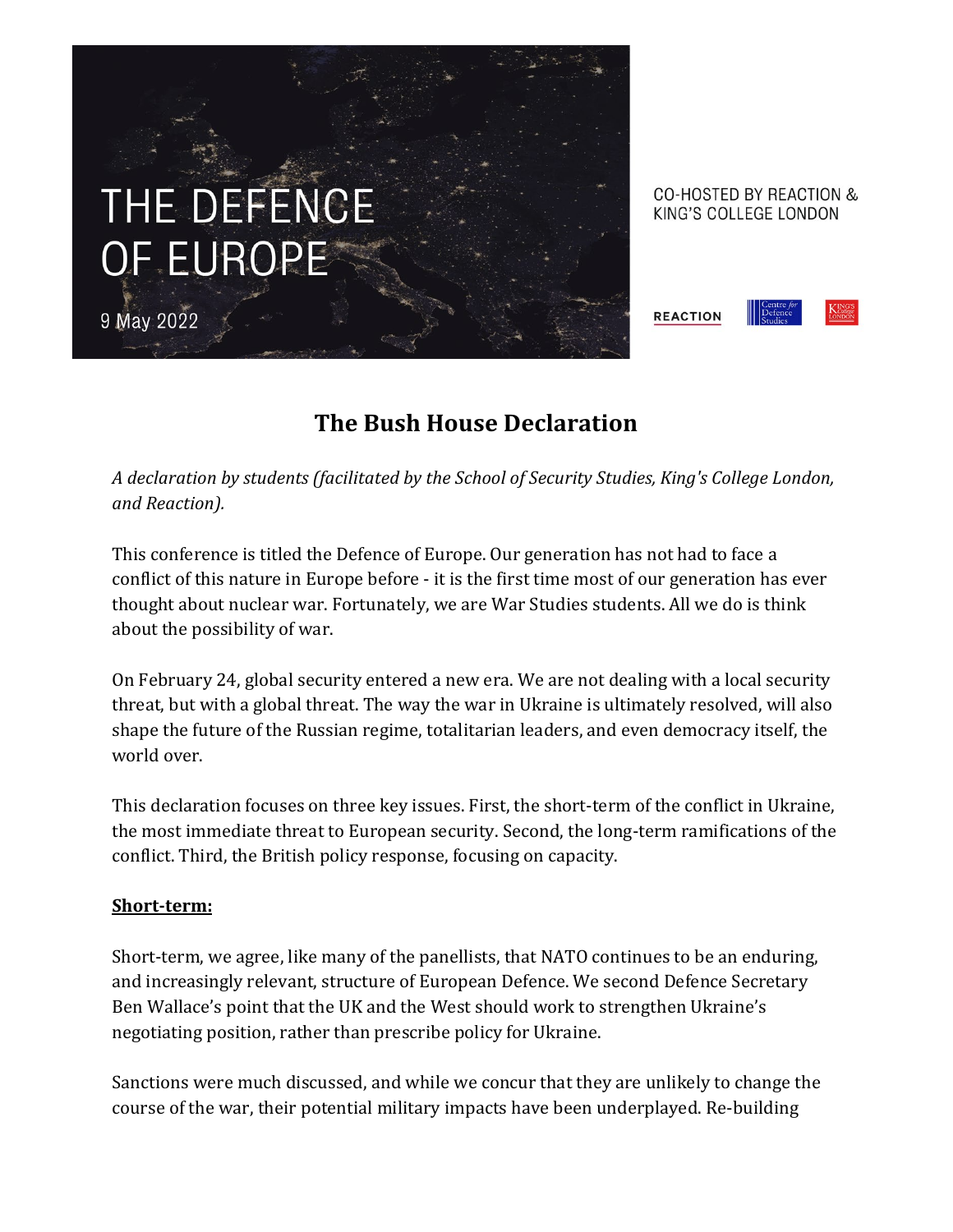damaged military equipment in the future will be more costly, if possible. But the West faces costs too: the increasingly fraught cost-of-living crisis may come to dominate policymaking over the Ukraine crisis. Ugly trade-offs may need to be made.

#### **Long-term:**

While a crisis requires an immediate response, we must avoid the trap of focusing just on the short-term. We need a coherent long-term, European strategy towards Russia, parts of which have been articulated by many of the panellists today. Panellists disagreed on whether Putin may remain in power; yet a Russia without Putin could be even more concerning. Similarly, we agree with the panellists that strengthening European defence and security structures is crucial. It was understandably a foremost concern for guest of honour Ambassador Prystaiko.

### **Capacity:**

A lot has been said about the 2% goal in defence spending, with several governments seeking to defend their budgetary flexibility. Democratic governments nevertheless tend to defray peacetime investments in the armed forces in favour of election-winning commitments to other public services. As we have heard, this approach clearly came at a price. The outbreak of war in Eastern Europe, unforeseen as it was to too many, throws this folly into sharp relief. European governments are scrambling to invest in long-neglected forces, with immediate capabilities too often exchanged for future capabilities. We risk sunsetting capabilities before we can bridge the gap to sunrise capabilities We face systemic deficiencies in materiel, munitions, and vehicles, in the midst of a global supplyside shock.

Stop-start spending is destructive to defence capacity, strategic relationships, and subsequently, deterrence. But spending more is only half the solution; it is as important to spend effectively. For too long, investment in humans has given way to platform-centric budgets. For example, allied intelligence has proved such a vital asset in pre-empting the Russian narrative, and yet, the UK military consistently under-recruits intelligence analysts - one of our strongest national skill sets. Today's conference also highlights the need for sophisticated decision-support, including through wargaming and red teaming, and in turn, leveraging the natural and social sciences to precisely target our adversaries' weaknesses.

It's not just professionals. We have seen the symbolic departure of high street shops from the streets of Moscow; and ethical hackers broadcasting anti-war propaganda on state television. The Government could and should coordinate these hitherto unilateral actions